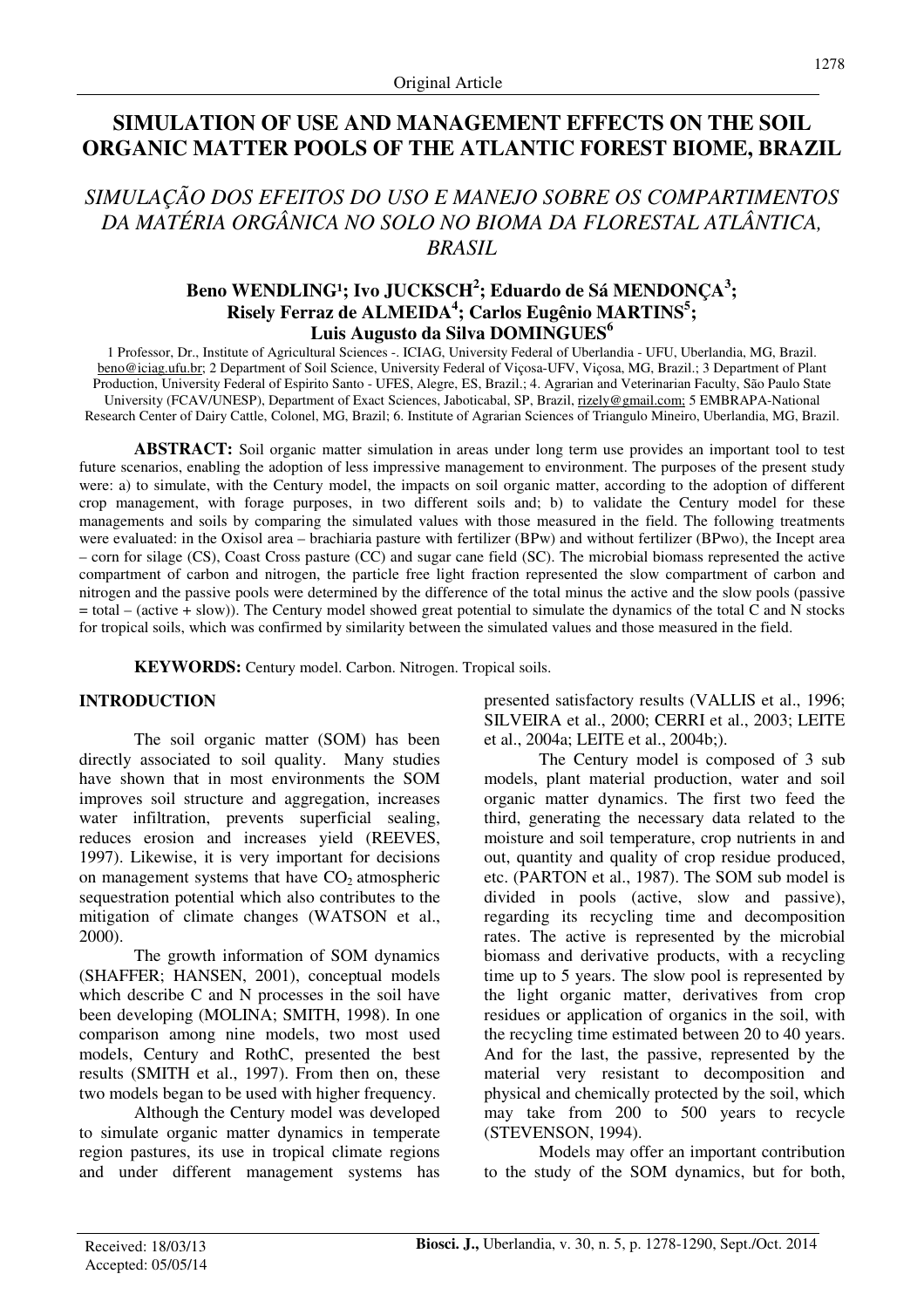they should be tested and validated under the most varied conditions, so that they may be utilized with confidence. Once tested and it validation has been proved, the models may also be utilized to simulate future soil management and use events, providing useful assistance for choosing the most appropriate ways to improve the soil quality in the most varied of agro ecosystems.

The purposes of the present study were: a) to simulate, with the Century model, the impacts on soil organic matter, according to the adoption of different crop management, with forage purposes, in two different soils and; b) to validate the Century model for these managements and soils by comparing the simulated values with those measured in the field.

## **MATERIAL AND METHODS**

#### **Studied area localization and sampling**

The study was carried out at EMBRAPA (Brazilian Company for Agricultural Research) – DAIRY, which is located in the city of Coronel Pacheco in the state of Minas Gerais (latitude -  $21^\circ$ ) 14', longitude  $-43^{\circ}15'$  and altitude de 435 m). The regional weather is classified as Aw, according to Köppen, with an annual average temperature of 21° C, of rainfall annual average of 1581 mm and Atlantic forest as native forestation.

On this site mostly two types of soil occur, Oxisols on the slope and high areas and Inceptisols from alluvial origin in river beds, classified according to Soil Taxonomy (SOIL SURVEY STAFF, 2010). Areas of different uses and management of both soils were utilized. The sampling was done in June of 2004, at two different depths, 0.0 to 0.10 and 0.1 to 0.2 m. As the Century model works with the 0.0 to 0.2 m depth, both depths were added obtaining only one value. Each composite sample was obtained from 10 simple samples. As the areas were being worked in the field, they were divided into four imaginary quarters, where the samples were taken. Each of these quarters was considered to be one replication for statistical use.

#### **Treatments and sequence of simulated events**

For each treatment on different soils scenarios were simulated prior to the sampling and after that, until the year of 2050. For the later estimate, we simulated the continuous management existing at the time of the sampling for the analysis, as can be seen in Table 1. For each type of soil, one forest at the same condition was utilized as reference. The most detailed description for each treatment is presented below.

The forests on Inceptsol and Oxysol were secondary, which means they were restored after deforestation.

| Soil type  | Treat. (name)                                   | Simulated scenarios by the model                                                                                                                                                             |
|------------|-------------------------------------------------|----------------------------------------------------------------------------------------------------------------------------------------------------------------------------------------------|
| Oxisol     | Brachiaria pasture with fertilizer<br>(BPw)     | - 1950 – deforestation<br>$-1950$ to $1988$ – Panicum numidianum<br>$-1989$ to $2002$ – Pennisetum purpureum<br>$-2003$ to $2050$ – brachiaria pasture                                       |
|            | Brachiaria pasture without<br>fertilizer (BPwo) | - 1950 – deforestation<br>- 1950 to 1985 – Panicum numidianum<br>- 1986 to 2050 – brachiaria pasture                                                                                         |
| Inceptisol | Corn silage (CS)                                | - 1935 – deforestation<br>- 1935 to 1973 – vegetables growing<br>$-1974$ to $1985$ – Panicum numidianum<br>$-1986$ to 2050 – Corn silage                                                     |
|            | Coast Cross pasture (CC)                        | - 1935 – deforestation<br>$-1935$ to 1979 – Panicum numidianum<br>$-1980$ to $1982$ – pasture oat<br>$-1983$ to $1991 - \text{grain corr}$ summer<br>$-1992$ to $2050 -$ pasture coast cross |
|            | Sugarcane (SC)                                  | - 1935 - deforestation<br>- 1935 to 1989 – Panicum numidianum<br>$-1990$ to 2050 – sugarcane                                                                                                 |

**Table 1.** Soil type , treatments and brief history of the soil management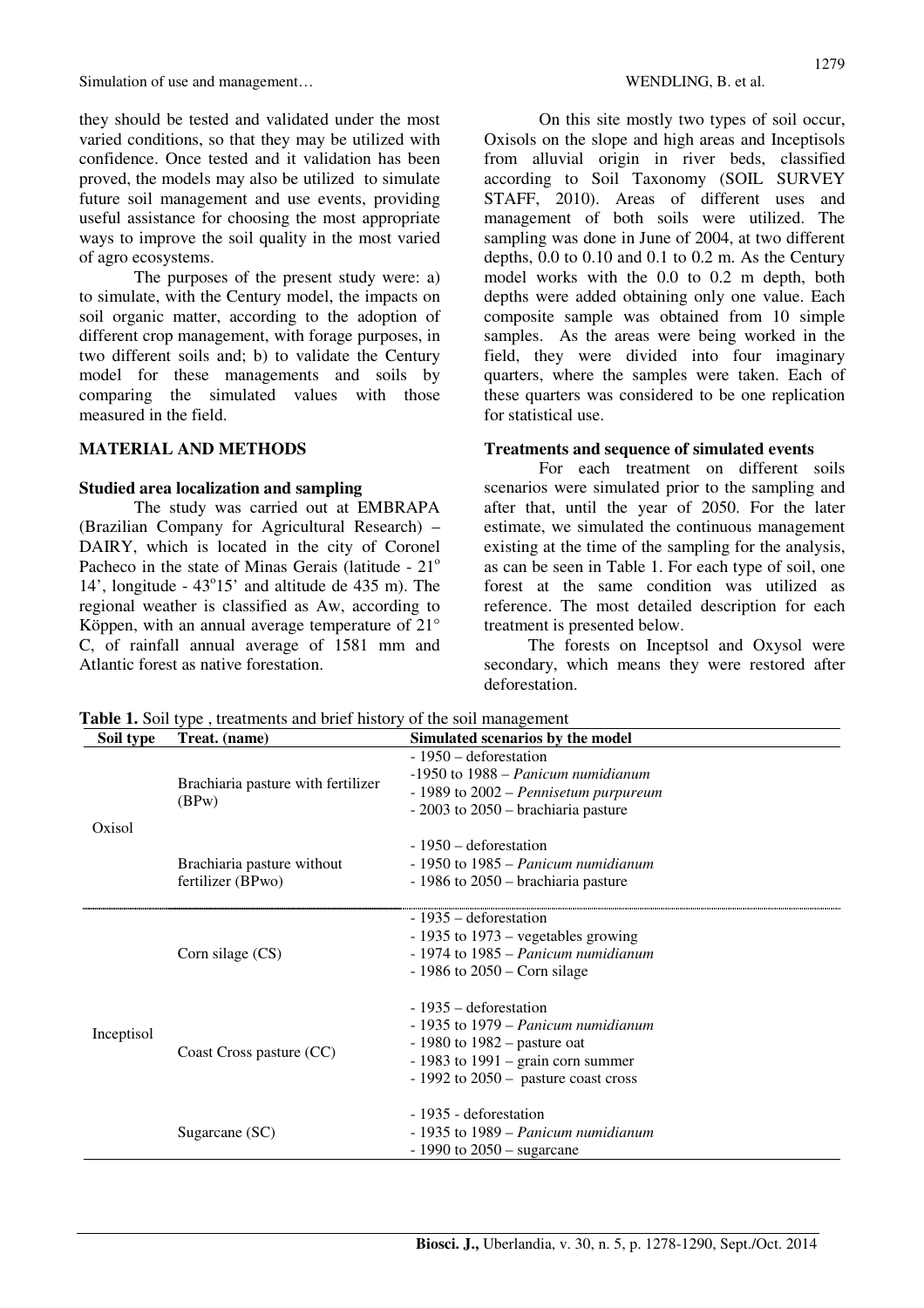The fertilized pasture area, under Oxysol (BPw), was deforested in 1950, when *Panicum numidianum* was sown which did not receive fertilizer. From 1989 to 2003 Brachiaria *brizantha* sowen. At this time it 3  $Mg$  ha<sup>-1</sup> of limestone and phosphorous fertilization (100 kg ha<sup>-1</sup> of  $P_2O_5$ ) was added at the implementation period and 40, 20 and 20 kg ha<sup>-1</sup> of P<sub>2</sub>O<sub>5</sub>, N and K<sub>2</sub>O annually, respectively. From 1994 on, it began to receive N  $(50 \text{ kg ha}^{-1})$ ,  $P_2O_5$   $(30 \text{ kg ha}^{-1})$  and  $K_2O$   $(200 \text{ kg ha}^{-1})$ <sup>1</sup>). Between 1998 and 2003, 100 kg ha<sup>-1</sup> of 20-05-20 was applied. In 2003, at the time of brachiaria sowing, fertilizer was not added, although after its establishment  $250$  kg ha<sup>-1</sup> of  $20$ -05-20 was applied on December 2003. The other area, with brachiaria pasture without fertilizer (BPwo) is located at the same coordinate. This area, however, was not cultivated with *Panicum numidianum* as the prior one, but the following stages were similar, except for the fertilization, which did not occur.

On the Inceptisol area, the deforestation occurred in 1935, when the actual corn (*Zea mays*) area was cultivated with vegetables until 1973, *Panicum numidianum* without fertilization until 1985 followed by corn for silage twice a year, fertilized according to its recommendation. The pasture with Coast Cross area (*Cynodon dactylon L.*), (CC) until 1979 was utilized with *Panicum numidianum* without fertilizer and with a light grazing. From 1980 until 1982, the area was utilized for oat pasture (*Avena strigosa*) intercropped with *Lolium multiflorum* under irrigated pasture during winter. This pasture received 80 kg ha<sup>-1</sup> of  $P_2O_5$ during sowing and  $100kg$  ha-<sup>1</sup> of N and  $100kg$  ha-<sup>1</sup> of  $K_2O$  as coverage. From 1983 until 1991, corn was sown for grain during summer. During 1992, a study was done with Coast cross which received 200 kg ha<sup>-1</sup> of P<sub>2</sub>O<sub>5</sub> more 200 kg ha<sup>-1</sup> of N and K<sub>2</sub>O as coverage until 2002, when the fertilization changed to 1000 kg ha<sup>-1</sup> of (20-05-20) plus 50 kg ha<sup>-1</sup> of N as coverage during summer. Three tons per hectare of limestone was used during Coast Cross implementation and another  $1000 \text{ kg } \text{ha}^{-1}$  every two years. On the sugar cane area (*Saccarum offinarum L*.) (SC) *Panicum numidianum* without fertilizer and vegetables crops were cultivated until 1989. The sugar cane received fertilization up to the fifth year,  $300 \text{ kg}$  ha<sup>-1</sup> of 8-30-16, and the yield was around 70  $Mg$  ha<sup>-1</sup> during the first four years and after that the yield decreased up to  $40$  Mg ha<sup>-1</sup> because of the lack of correct management.

# **Chemical and Physical Analysis**

The total organic carbon (TOC) was determined via wet oxidation (YEOMANS; BREMNER, 1988). For quantification of the total nitrogen (TN), the samples were subjected to sulfuric digestion with subsequent Kjedahl distillation (TEDESCO et al., 1995).

To release C and N from the microbial biomass to the 0.5 mol  $L^{-1} K_2SO_4$  extracting solution the extraction-irradiation method was used (ISLAM; WEIL 1998), by using a microwave oven with 2450 MHz frequency and 900 W energy for 180 seconds (ISLAM; WEIL, 1998; FERREIRA et al., 1999). Carbon was quantified via wet oxidation, whereas N was quantified by Kjedahl distillation after sulfuric digestion (TEDESCO et al., 1995).

After correcting the moisture, the microbial  $C$  (C<sub>MIC</sub>) and N (N<sub>MIC</sub>) were calculated, based on the difference of the irradiated and non irradiated sub samples, by using a flow factor (Kc) of 0.33 (SPARLING; WEST, 1988) and 0.54 (BROOKES et al., 1985) for C and N, respectively. The microbial quotient that is the proportion of  $C_{\text{MIC}}/TOC$  and  $N_{\text{MIC}}/TN$  was also calculated. The  $C<sub>MIC</sub>$  and  $N<sub>MIC</sub>$  were utilized to represent the soil active pool.

The soil particle free light fraction (PFLF) was separated, based on the density and size difference (CAMBARDELLA; ELLIOTT, 1994), in which the liquid density (NaI) was 1.8 kg  $L^{-1}$  and the sieve utilized to separate the light material from the extracting solution had 0.25 mm of diameter. The material withheld in the sieve was washed and dried at 65° C, ground and analyzed with a Perkin Elmer series II 2400 CHNS/O analyzer. The C and N contained in the material were used to represent the intermediary recycling time compartment, which is the slow.

The compartment with the longest recycling time, the passive, was determined by difference: Passive  $(C \text{ and } N) = \text{total} (TOC \text{ and } TN) - (\text{active})$  $(C \text{ and } N)$  + slow  $(C = N)$ . The C and N stock was calculated by multiplying the C and N contents by the soil bulk density.

## **Century v4.5 model validation**

Balanced simulations (10,000 years) were done for the forest area, utilizing the local variables, such as texture, density and weather, as input data (Table 2).

A file was created to perform the balance simulation of the Atlantic forest type vegetation. For all areas, the model was run to adjust to the plant yield sub model, where the primary yield or crop yield were maintained according to the field or literature data, so that it could run the model and generate soil organic matter values. This procedure is called reversed simulation, since good results for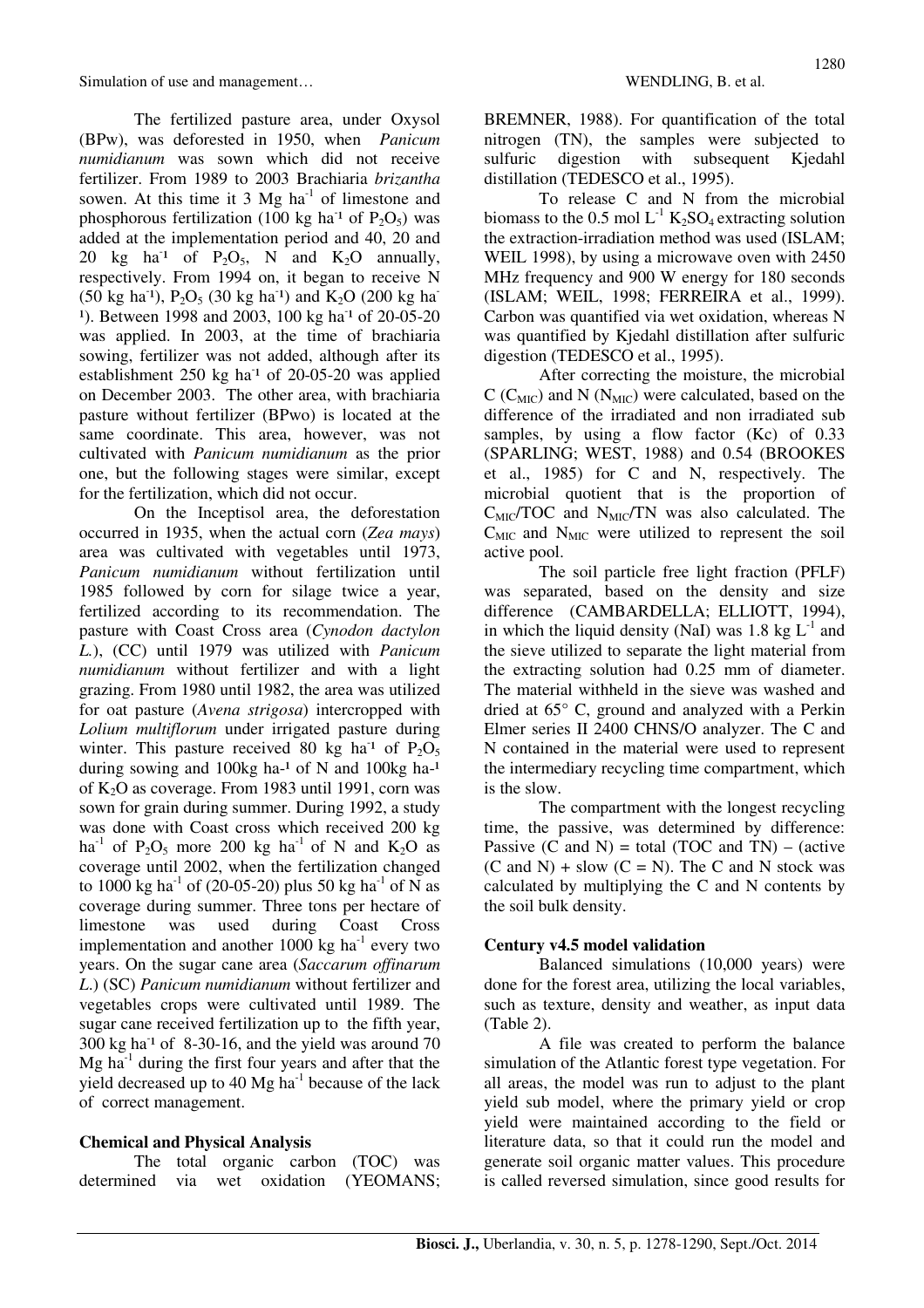the soil organic matter sub model is not expected if the plant yield sub model is generating unreal values, since the second feeds the first.

|  |  |  |  | <b>Table 2.</b> Main entrance variables utilized for the Century model simulation |
|--|--|--|--|-----------------------------------------------------------------------------------|
|  |  |  |  |                                                                                   |

| Variables                                               | <b>Oxisol</b> | <b>Inceptisol</b>                      |
|---------------------------------------------------------|---------------|----------------------------------------|
| Sand $(g g^{-1})$                                       | 0.35          | 0.41                                   |
| Loam $(g g^{-1})$                                       | 0.08          | 0.08                                   |
| Clay $(g g^{-1})$                                       | 0.57          | 0.51                                   |
| Soil bulk density $(g \text{ cm}^{-3})$                 | 1.12          | 1.25                                   |
| $pH(H_2O)$                                              | 4.25          | 4.25                                   |
| Monthly rainfall (Jan to Dec) (cm month <sup>-1</sup> ) |               | 31.06; 19.48; 19.09; 8.20; 4.70; 2.67; |
|                                                         |               | 2.12; 2.17; 6.93; 12.09; 20.73; 28.90  |
| $T^0$ C monthly minimum average (Jan to Dec)            |               | 18.8; 19.1; 18.3; 16.1; 13.4; 10.9;    |
| $(^0\mathrm{C})$                                        |               | 10.2; 11.5; 13.5; 16.1; 17.7; 18.5     |
| $T^{0}$ C monthly maximum average (Jan to Dec)          |               | 30.2; 30.8; 30.0; 28.1; 26.6; 25.6;    |
|                                                         |               | 25.2;26.6; 26.9; 27.9; 29.7; 27.8      |

For each treatment, the model simulated the Atlantic forest deforestation and its conversion to the studied treatments, estimating the C stocks for each compartment through the years (deforestation until 2050). The treatment simulations began with the data generated by the balance simulation. Values simulated by the Century for September were compared with those measured, allowing the validation.

The Century model function, as well as its sub models, equations and assumptions and the way that the coefficients were determined may be seen with more details elsewhere (PARTON et al., 1987; PARTON et al., 1988; LEITE; MENDONÇA, 2003).

## **RESULTS AND DISCUSSION**

#### **Balance simulations**

For the balance simulation some changes were needed on the fixed variables file of the model (FIX 100), so that the compartment decomposition rates could fit to those from the studied forest. Without this adjustment it would not be possible to run the model for the tropical conditions, since it was developed and validated for temperate climate. In the tree file (TREE 100), a first yield of  $6.0 \text{ Mg}$ ha  $^{-1}$  year  $^{-1}$  was considered which is similar to that found in tropical forests (SILVEIRA et al., 2000). After those adjustments the model was run simulating a 10.000 year period, allowing the pool stabilization.

At the end of 10,000 years, the pools had been stabilized, according to the values shown in Table 3. For TOC and its pools, the simulated values were very close to those measured, even for the forest on the Oxisoil as well as the Inceptisol. For TN, the simulated values were similar to those measured, however, for the slow compartment, the model underestimated the measured values.

| $Pools^{\prime 1}$             | Stocks $(Mg ha-1)$            |                  | Pools $^{\prime2}$   | Stocks $(Mg ha-1)$                                              |                  |  |
|--------------------------------|-------------------------------|------------------|----------------------|-----------------------------------------------------------------|------------------|--|
|                                | <b>Observed</b>               | <b>Estimated</b> |                      | <b>Observed</b>                                                 | <b>Estimated</b> |  |
|                                |                               |                  | <b>Forest Oxisol</b> |                                                                 |                  |  |
| <b>TOC</b>                     | 49.52 (2.77)                  | 49.14            | TN                   | 4.48(0.19)                                                      | 4.36             |  |
| C active                       | 1.31(0.10)                    | 1.38             | N active             | 0.14(0.02)                                                      | 0.11             |  |
| C slow                         | 3.84(0.29)                    | 3.87             | N slow               | 0.36(0.07)                                                      | 0.20             |  |
| C passive                      | 43.35(2.45)                   | 43.89            | N passive            | 3.98(0.15)                                                      | 4.04             |  |
|                                |                               |                  | Forest Inceptisol    |                                                                 |                  |  |
| <b>TOC</b>                     | 60.64(1.53)                   | 60.33            | TN                   | 4.89(0.16)                                                      | 4.97             |  |
| C active                       | 1.92(0.13)                    | 1.87             | N active             | 0.15(0.02)                                                      | 0.16             |  |
| C slow                         | 5.29(0.54)                    | 5.24             | N slow               | 0.63(0.02)                                                      | 0.33             |  |
| C passive<br>$\sqrt{1}$ $\sim$ | 53.43 (1.72)<br>$\sim$ $\sim$ | 53.23            | N passive            | 4.11(0.16)<br>$\cdot$ $\cdot$ $\cdot$ $\cdot$ $\cdot$<br>$\sim$ | 4.48<br>$-$      |  |

**Table 3**. Comparison between C and N stocks in different pools observed in the field and estimated by the Century model through the balance simulation of 10,000 years, in Coronel Pacheco/MG

total organic carbon (TOC) and active compartments (C active), slow (C slow) and passive (C passive);  $^2$  Total nitrogen (TN) and active compartments (C active), slow (C slow) and passive (C passive)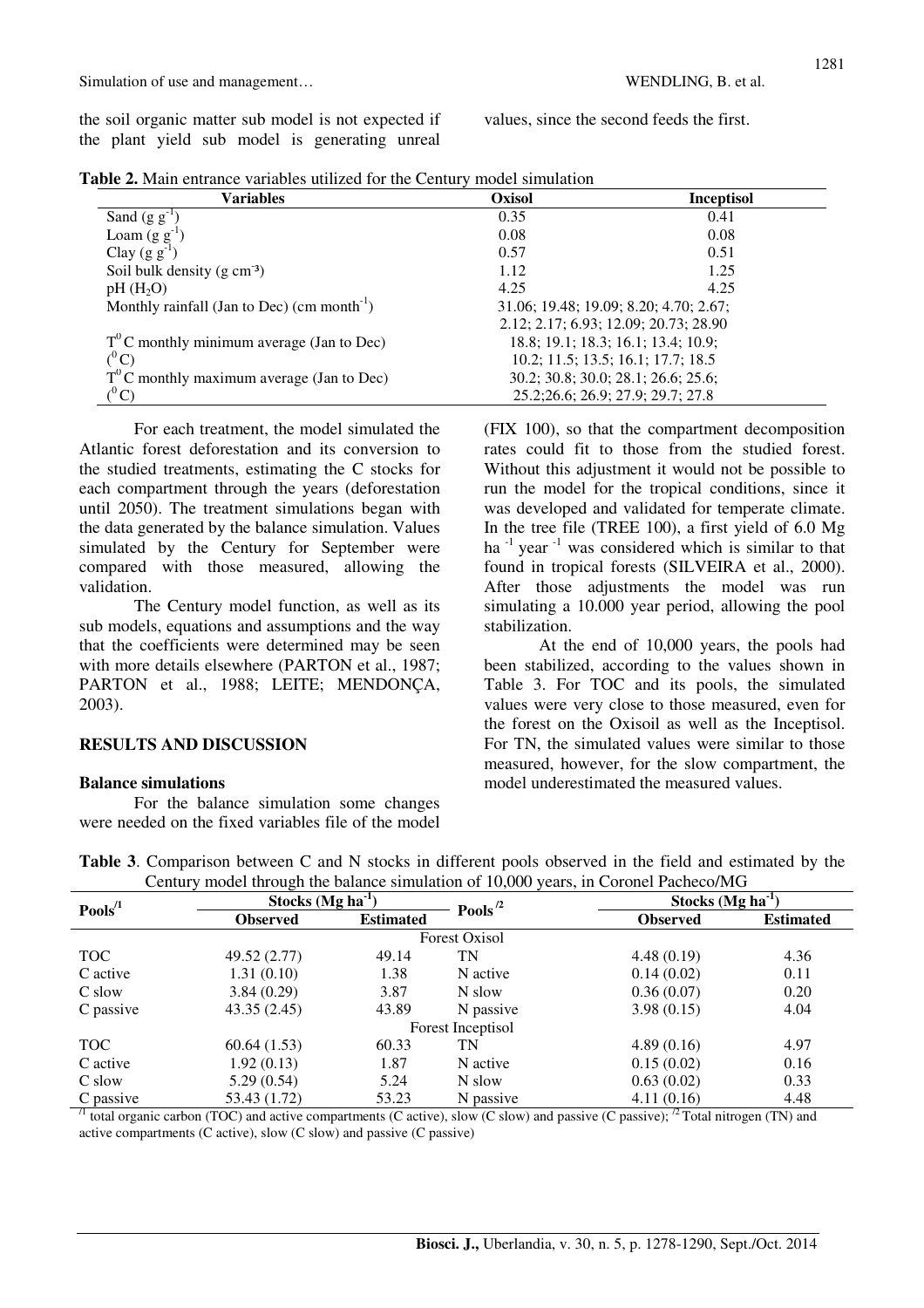With these results, it is expected that the model is able to satisfactorily simulate the TOC stocks and its pools. For N, even with a small deviation in the pools, good results running the model for field scenarios are expected.

#### **Field Scenario simulation in the Oxisol area**

From the values obtained by the balanced simulation in the forest on the Oxisol, the TOC and TN behavior and their respective pools (active, slow and passive) may be seen in Figures 1 and 2. Because of the deforestation (1950), the TOC and TN stocks and their respective pools (active and slow) increased considerably, however, after a few years these stocks became similar to the original values. It is an expected behavior (STEVENSON, 1994), because even with the burn after the deforestation, much plant material from the native vegetation remained in the area, which was incorporated, thereby increasing, mainly the active and slow compartment, and therefore the total stocks.



**Figure 1**. Total organic carbon (TOC), active (C active), slow (C slow) and passive pools (C passive) in the Oxisol area for brachiaria pasture with fertilization (BPw) and without fertilization (BPwo), estimated by the Century model, in Coronel Pacheco/MG. (Data source vary monthly).

In 1985 (BPwo) and 1988 (BPw), when the replacement from *Panicum numidianum* to *Brachiaria* sp. occurred, the total TOC and TN stocks and pools presented significant increase, having a reduction in the following years, with exception of the passive C. This effect is related to the incorporation of the plant residue from the soil surface by plowing and harrowing, from many years of *Panicum numidianum* accumulation, but it did not remain because of its decomposition. Harrowing and plowing this material accelerated its decomposition rate, and in a few years the most labile pools return to their initial stocks. This behavior also occurs when there is deforestation, and was also noticed after the substitution of native pasture by annual crops in Russia (MIKHAILOVA et al., 2000).

The stocks of TOC and active, slow and passive pools were higher in the fertilized treatments (BPw) when compared to the treatment without fertilizer (BPwo) (Figure 1). When considering quantitative terms, the positive effect of the fertilization in 2050 was 5.90; 0.54; 1.89 and 3.44  $Mg$  ha<sup>-1</sup> for TOC and active, slow and passive pools, respectively. This C gain was proportionate to the higher production of plant biomass in the fertilized area, with a higher intake of C. This shows the importance of fertilization on soil fertility management plans. For TN and active, slow and passive pools, the same behavior was noticed (Figure 2). The increase in wheat cultivation over a certain time caused the same effect, in other words, increased the soil C and N stocks, and this increase was attributed to a higher biomass yield (FRANZLUEBBERS et al., 1994). The use of crop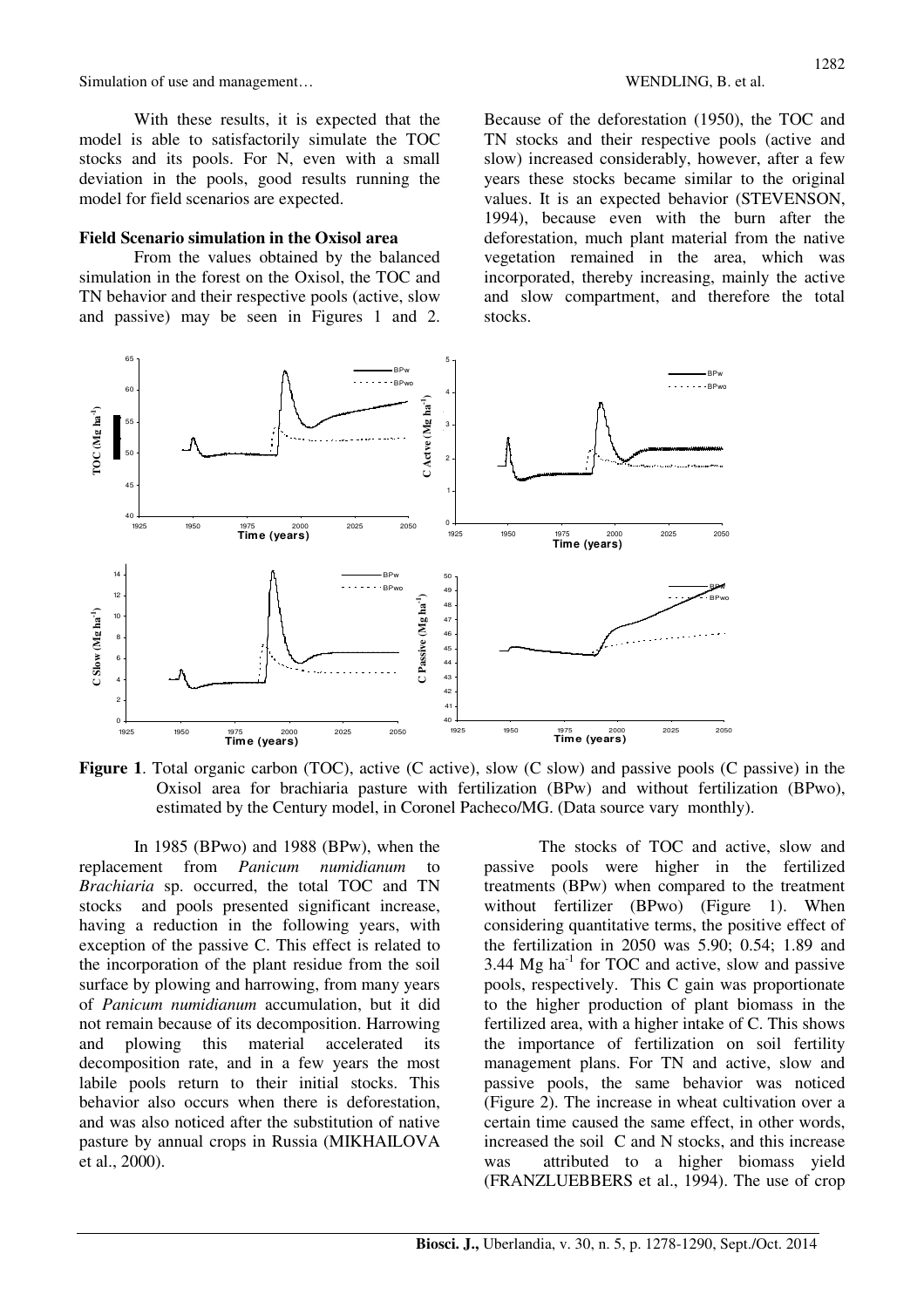rotation that procides a higher intake of plant material, together with a low tillage rate also

contributed to increase the TOC stocks in the soil (AMADO et al., 2001; DEBARBA, 2002).



**Figure 2.** Total Nitrogen Stocks, active (N active), slow (N slow) and passive pools (N passive) in the Oxisol area for brachiaria pasture with fertilizer (BPw) and without fertilizer (BPwo), estimated by the Century model, in Coronel Pacheco/MG. (Data from source vary monthly).

The substitution of the secondary forest by pastures did not cause decrease in soil C and N stocks (Figure 1 and 2). The perennial pasture exempt soil tillage operations, keeping though, the C and N content in more physical and colloidal protected pools from microbial attack (STEVENSON, 1994; SÁ et al., 2002).

## **Field Scenario simulation in the Inceptisol area**

Figures 3 and 4 show the simulated TOC and TN stock dynamics and their respective pools for the Inceptisol areas (alluvial soil). Because it is an alluvial soil, where the water retention is higher, the place was favorable for a higher initial TOC and TN stock than the Oxisol area.

In the simulations done by the Century model, the treatment with coast cross (CC) and sugar cane (SC) resulted no big changes on their TOC and TN stocks, as well as the passive compartment. After the felling of the secondary forest, the management in these areas was rather less impressive, almost without soil tillage, with an exception of CC, where oat and corn was sown for a few years (from 1980 to 1991). This period with an annual crop caused a small decrease in soil TOC

and TN stocks, but with the coast cross introduction, the stocks recovered and remained stable until 2050.

The sugar cane introduction (SC) in 1980 resulted in a small decrease in the stocks simulated by the Century. In these simulations in the state of São Paulo, growing sugar cane caused a 28% reduction of TOC stocks int the first 12 years after establishment and 42 % after the 50-year simulation (SILVEIRA et al., 2000). In this project, the reduction was lower, however, it would certainly be higher if the Century model, in its plant yield sub model, considered a lower yield over the years. This yield loss was noticed in the field, and caused by the lack of nutrient replacement and by the vigor loss, since it is not replanted as per recommendation (once every five years on average). One strategy to avoid losses and still improve the C and N stocks in sugar cane areas would be to reduce and eliminate the burning and use N fertilization, as seen with simulations done in Australia (VALLIS et al., 1996). With the use of fire, both, C and N are lost to the atmosphere. The N fertilization increases the quantity and quality of the plant material that becomes part of the system, thus, increasing this element stock.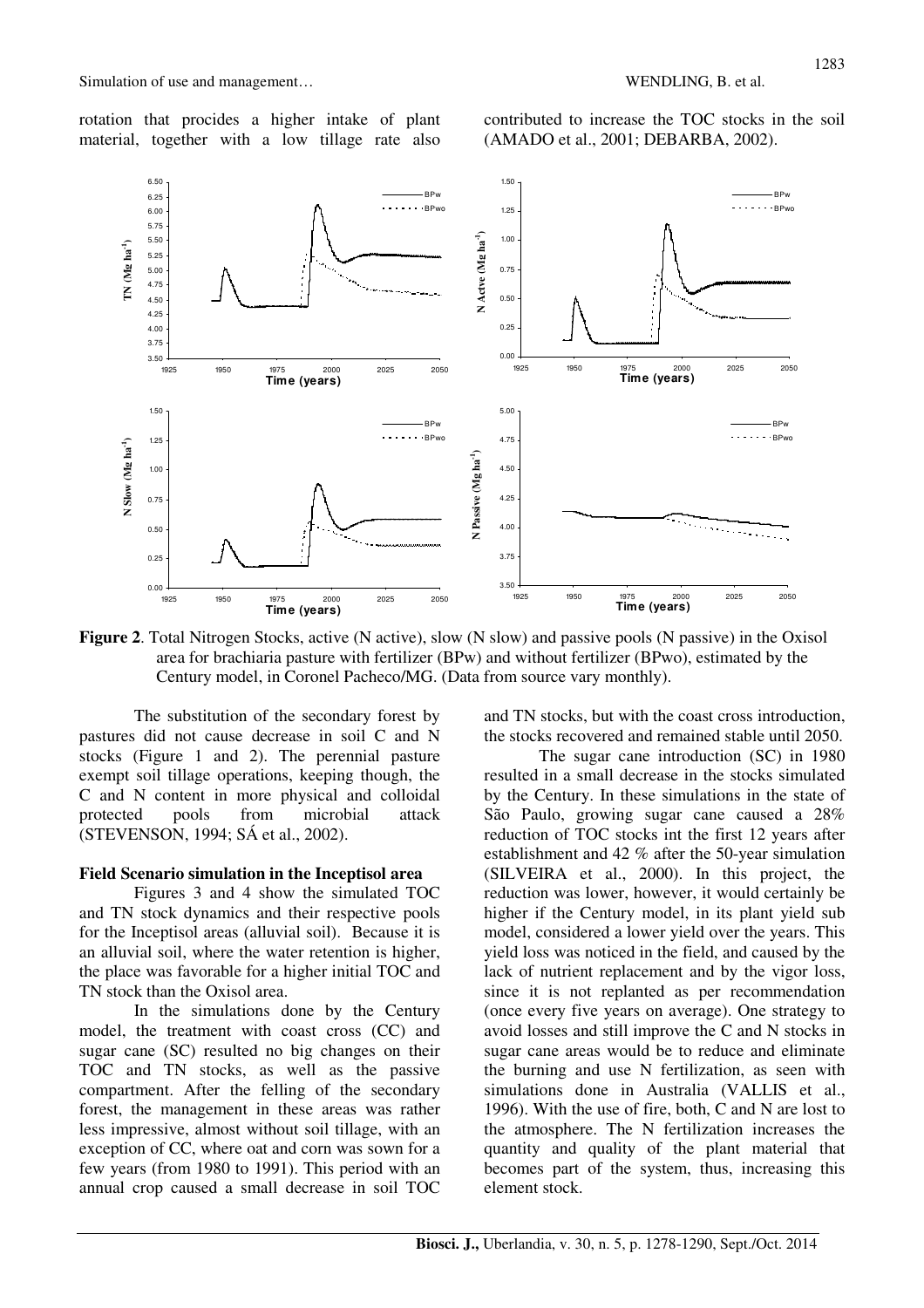

**Figure 3.** Total organic carbon (TOC) stocks, active (N active), slow (N slow) and passive pools (N passive) in a Inceptisol area for corn silage (CS), Coast Cross (CC) and sugar cane (SC), estimated by the Century model, in Coronel Pacheco/MG. (Data source varies monthly).



Figure 4. Total nitrogen (TN) stocks, active (N active), slow (N slow) and passive pools (N passive) in a Inceptisol area for corn silage (CS), Coast Cross (CC) and sugar cane (SC), estimated by the Century model, in Coronel Pacheco/MG. (Data source varies monthly).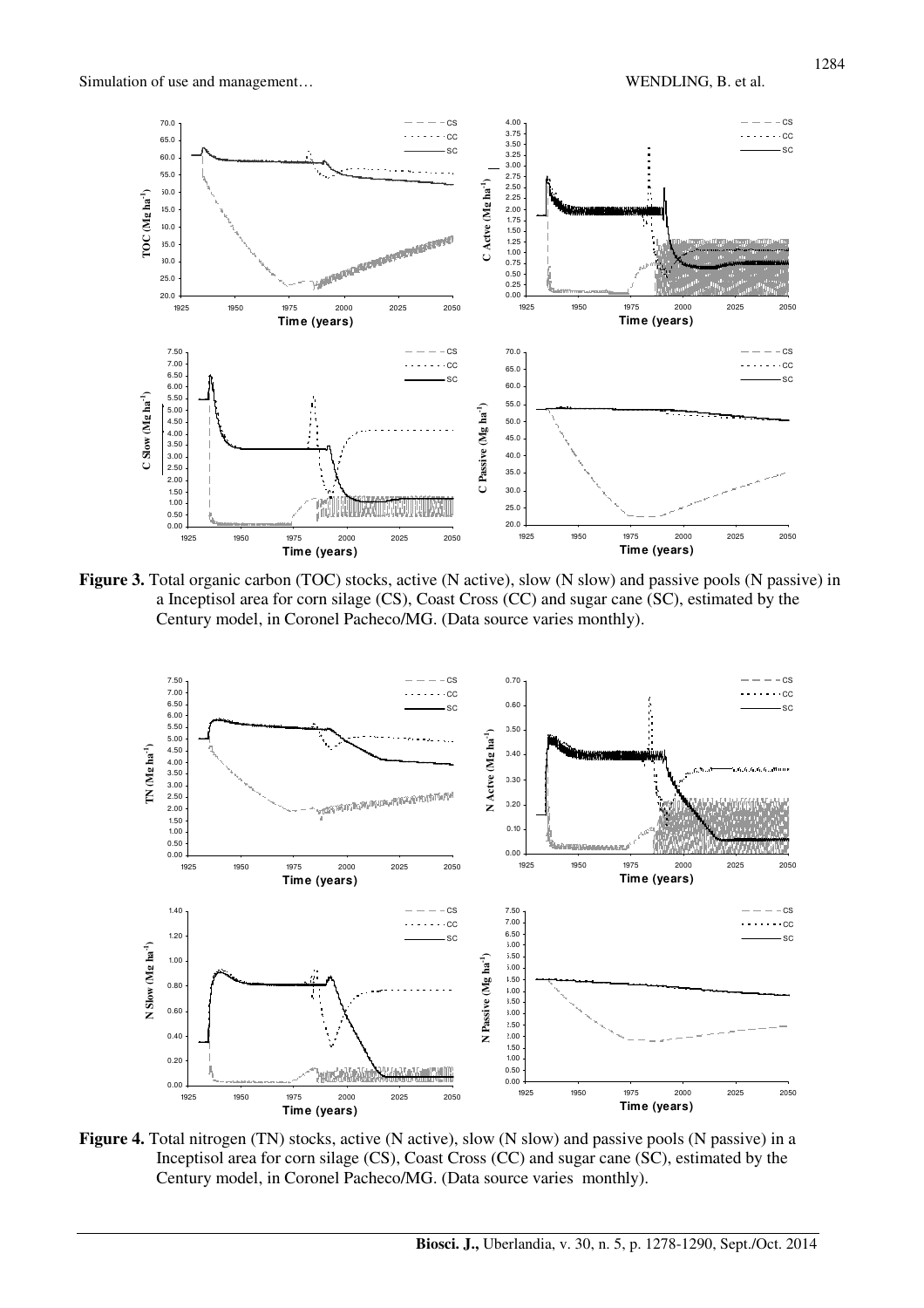The actual area used for corn silage (CS) was that that had the highest reduction in TOC and TN stocks (and respective pools) simulated by the Century model. According to the model, it is not the growing corn silage that was the responsible for these stock losses, but the cultivation of vegetable crops on this area until 1973. Growing vegetable crops requires intense soil tillage, keeping it uncovered for long periods, and almost all production is exported from the area. These facts justify the total stock losses and losses in the C and N pools. Intense soil tilling accelerates the plant material oxidation (STEVENSON, 1994) and leaves the higher recalcitrant or intra-aggregate C and N compounds more exposed to microbial activity (SIX et al., 2002). Along with the problem caused by the oxidation of most of the compounds present in the soil, the quantity added is minimum. With the minimum input there is not a maintenance or elevation of these C and N stocks, which are directly dependent on the material input in the system (AMADO et al., 2001; DEBARBA, 2002).

The active and slow pools were the most affected by the crop change (Figures 3 and 4). For CC and SC the simulated stock increased in the first years, remaining stabilized until the crop change intervention, oat and corn to CC and SC. After these interventions, the active and slow C and N stock decreased in CC, but with the introduction of the CC the stocks presented a slight recovery, because of the biomass production increase.

When considering the C and N stocks in the passive compartment, in CC and SC the simulated values had a slight decrease when compared to the initial ones, showing that this compartment is less affected by the use and management (STEVENSON, 1994; LEITE et al., 2004a; LEITE et al., 2004b) mainly when they are less impressive and produce high amount of biomass. The same may not be observed for CS, where the management was very impressive because of the many years of vegetable crop cultivation, having a reduction of simulated stocks of passive C and N higher than 50%. These stocks presented recovery by the time corn silage was implemented in 1986. The cultivation of corn silage is very impressive, because the total plant shoot is removed from the area, but in this study, the C and N stocks were recovered, maybe by the fact that at the beginning of the project the soil C and N stocks were much lower than the balance limit, allowing recovery. The corn also is a crop that produces high amount of root biomass, which contributes to this improvement.

# **Comparison of simulated and measured stocks**

The simulated TOC stocks were very close to the measured (Table 4). The treatments BPw, BPwo, MS and CC had very small differences, less than 3 % and within the limit that the average standard error allows. For SC, the model underestimated the simulated stocks by about 13% in comparison with the measured, even though it is not a large difference, since the soil TOC variability is very high. These results strengthen belief in the capacity of Century model to properly simulate the TOC stocks in tropical soils, corroborating with the results of other projects also done in the tropical region (LIANG et al., 1996; LEITE et al., 2004a; LEITE et al., 2004b).

In the active pool (Table 4), the simulated stocks were also very close to the observed, with an exception for SC, where they were a little lower. For these pools, which vary constantly in the soil because of humidity, temperature and crop development stage changes (SILVA; MENDONÇA, 2007) it may be aware when comparing simulated and measured stocks. In Figures 1 and 3 we may see this variation between certain time periods. The differences between the measured and simulated values were very similar to those found in other research (MOTAVALLI et al., 1994; LEITE et al., 2004a; LEITE et al., 2004b), however, in the present work the estimated values were underestimated by the Century model.

In the Oxisol area, for the treatments BPw and BPwo, the stocks simulated by the model for the slow pool (Table 4) were higher by more than 100 % when compared to the measured. This great difference is explained by the very long recycle time considered by the Century model for this pool (20 to 50 years), which, for tropical conditions may not be the reality (WENDLING et al., 2008). However, the PFLF used in this project, does not include materials smaller than 0.25 mm or other compounds, which may be part of this pool (MOTAVALLI et al., 1994). In CS, where there was an intense soil disturbance and in SC, where fire was used, the simulated stocks for slow C were lower than the those measured. This shows the sensitivity of the model to those managements since those are practices that provide conditions for fresh material decomposition, mainly fire, where the plant material is transformed into  $CO<sub>2</sub>$ . The passive pool (Table 4), presented the highest stocks, always participating with more than 86 % of the TOC. In temperate climate soils, the scenario is different. There most of the time these pools represent from 30 to 50 % of the TOC (PARTON et al., 1987). This large C proportion in the passive pool is related to the accelerated microbial decomposition of the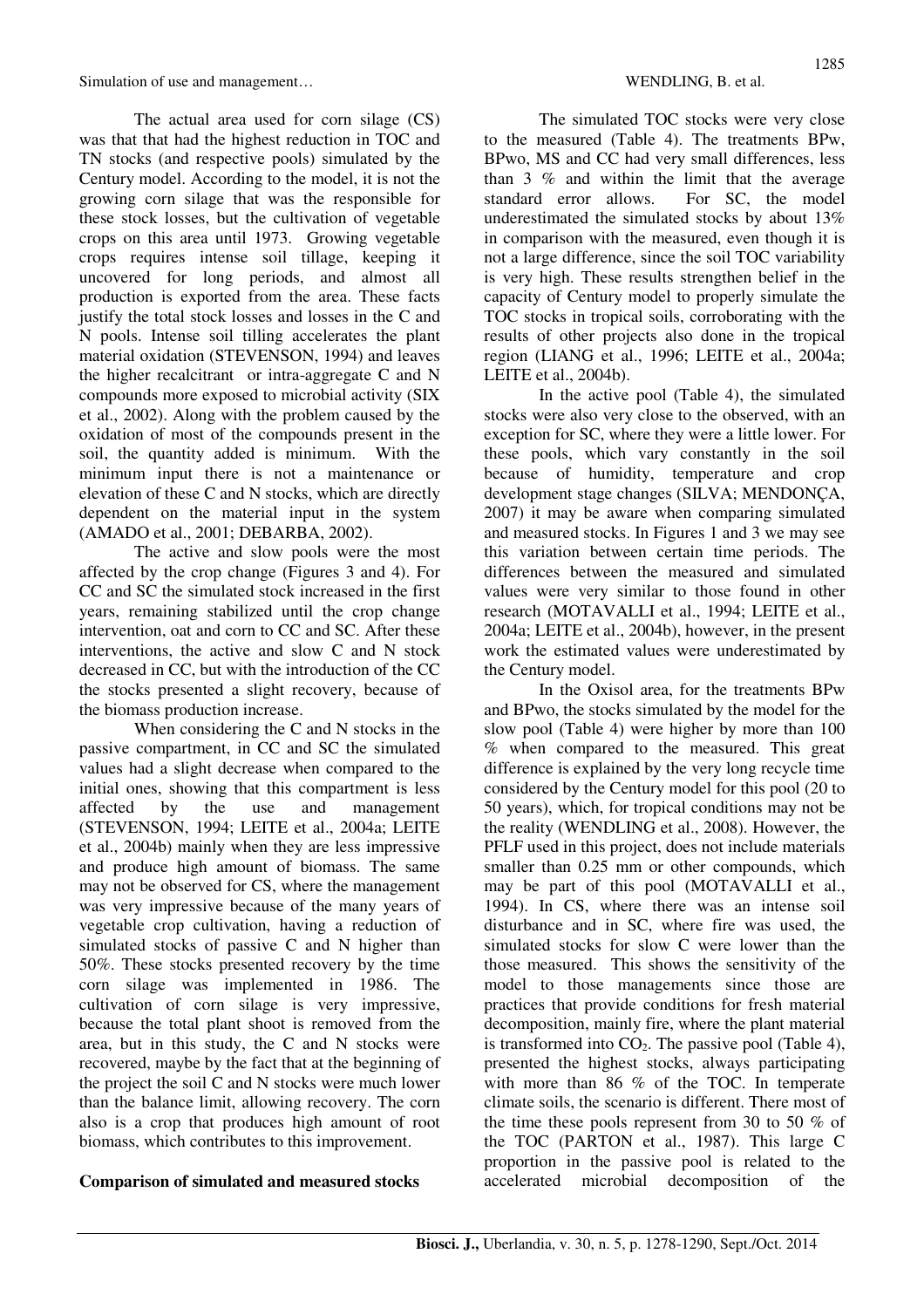materials in the active and slow pool, because of the high humidity and temperatures (STEVENSON, 1994), as well as the clayey conditions presents in the soil, where kaolinite and iron oxide types

predominate, which make decomposition difficult (STEVENSON, 1994; SIX et al., 2002), keeping this pools stock on high levels.

| Table 4. Comparison between stocks of total organic carbon (TOC) and active (C active), slow (C slow) and |  |
|-----------------------------------------------------------------------------------------------------------|--|
| passive pools (C passive) simulated by the Century model and those obtained in the field by               |  |
| laboratorial methods in Coronel Pacheco/MG                                                                |  |

| Soil/treat <sup>/1</sup> | Pool (Mg ha $\overline{1}$ ) | <b>Simulated</b>  | <b>Observed</b>    |
|--------------------------|------------------------------|-------------------|--------------------|
|                          |                              | <b>Oxisol</b>     |                    |
|                          | <b>TOC</b>                   | 54.03             | 55.50 $(3.51)^{2}$ |
|                          | C Active                     | 1.89              | 1.21(0.14)         |
| <b>BPw</b>               | C Slow                       | 5.52              | 1.83(0.12)         |
|                          | C Passive                    | 46.62             | 52.47 (3.29)       |
|                          | <b>TOC</b>                   | 51.94             | 51.20(0.45)        |
|                          | C Active                     | 1.77              | 1.10(0.04)         |
| <b>BPwo</b>              | C Slow                       | 4.81              | 2.11(0.26)         |
|                          | C Passive                    | 45.36             | 47.99 (0.30)       |
|                          |                              | <b>Inceptisol</b> |                    |
|                          | <b>TOC</b>                   | 27.39             | 27.46 (1.04)       |
|                          | C Active                     | 0.35              | 0.32(0.02)         |
| <b>CS</b>                | C Slow                       | 1.11              | 1.43(0.08)         |
|                          | C Passive                    | 25.93             | 25.71 (0.98)       |
|                          | <b>TOC</b>                   | 56.48             | 56.57 (4.79)       |
|                          | C Active                     | 1.00              | 0.99(0.13)         |
| CC                       | C Slow                       | 4.00              | 2.44(0.14)         |
|                          | C Passive                    | 51.48             | 53.15 (4.91)       |
|                          | <b>TOC</b>                   | 54.56             | 45.66(0.90)        |
|                          | C Active                     | 0.64              | 0.78(0.06)         |
| <b>SC</b>                | C Slow                       | 1.13              | 1.51(0.20)         |
|                          | C Passive                    | 52.78             | 43.36 (1.06)       |

 $^{11}$  BPw – braquiaria pasture with fertilizer, BPwo – braquiaria pasture without fertilization, CS – silage corn, CC – coast cross pasture,  $SC$ – sugar cane crop.  $\frac{1}{2}$  values in parenthesis refer to average standard error

Regarding the TN and passive N, the stock simulated by the Century model were similar to those measured (Table 5), with differences smaller than 20%. Although for the active and slow pool, the differences between the simulated and the measured values were higher than 50 %.

These results indicate that the model has the potential to simulate the TN stocks and the passive N pool, exactly where the stocks are higher, and where the stocks are smaller (active and slow N). Adjustments in the model must be made in order to obtain better results. Most of the works using the Century model provide results about the C and a few refer to the N dynamics in the soil. However, the good results for TN, was noticed in a work also done in state of Minas Gerais, Brazil, under a similar climatic conditions (LEITE et al., 2004a; LEITE et al. 2004b).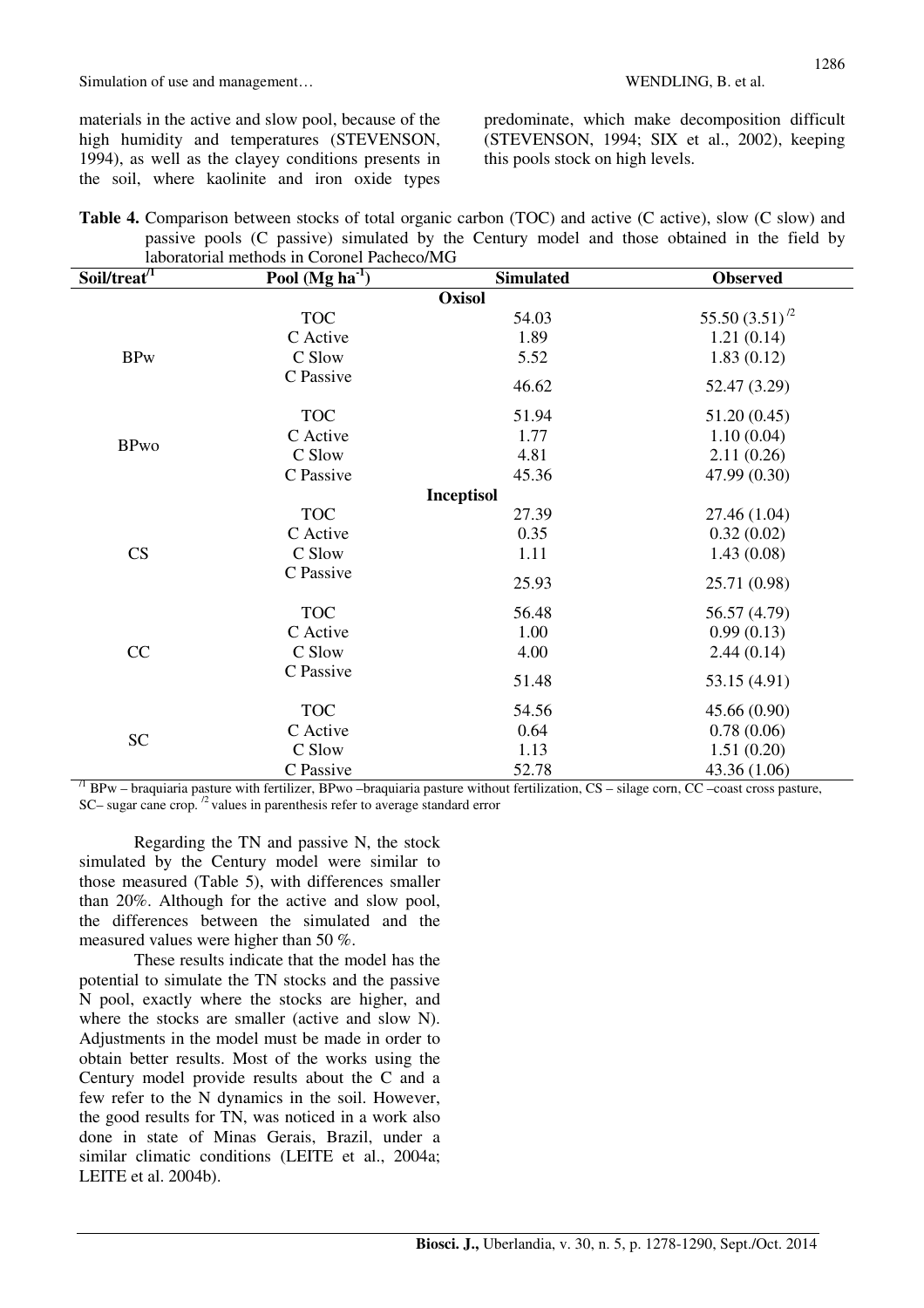| <b>Table 5.</b> Comparison between stocks simulated by the Century model and those obtained in the field by |  |  |  |  |  |  |
|-------------------------------------------------------------------------------------------------------------|--|--|--|--|--|--|
| laboratorial methods for total nitrogen (TN) and active pool (C active), slow (C slow) and passive (C       |  |  |  |  |  |  |
| passive) in Coronel Pacheco/MG                                                                              |  |  |  |  |  |  |

| Soil/treat <sup>/T</sup> | Pool $(Mg ha-1)$   | <b>Simulated</b>  | <b>Observed</b>   |
|--------------------------|--------------------|-------------------|-------------------|
|                          |                    | <b>Oxisol</b>     |                   |
|                          | TN                 | 5.13              | 5.19 $(0.24)^{2}$ |
|                          | N Active           | 0.54              | 0.12(0.01)        |
| <b>BPw</b>               | N Slow             | 0.50              | 0.18(0.02)        |
|                          | N Passive          | 4.10              | 4.89(0.22)        |
|                          | TN                 | 4.90              | 4.20(0.11)        |
| <b>BPwo</b>              | $N$ Active (t/ha)  | 0.44              | 0.12(0.01)        |
|                          | $N$ Slow (t/ha)    | 0.44              | 0.14(0.04)        |
|                          | N Passive $(t/ha)$ | 4.02              | 3.94(0.08)        |
|                          |                    | <b>Inceptisol</b> |                   |
|                          | TN                 | 2.14              | 2.86(0.08)        |
| CS                       | N Active           | 0.08              | 0.05(0.01)        |
|                          | N Slow             | 0.10              | 0.62(0.01)        |
|                          | N Passive          | 1.96              | 2.74(0.07)        |
|                          | <b>TN</b>          | 5.06              | 5.30(0.31)        |
| CC                       | N Active           | 0.32              | 0.11(0.01)        |
|                          | N Slow             | 0.71              | 0.22(0.04)        |
|                          | N Passive          |                   |                   |
|                          |                    | 4.03              | 4.97(0.29)        |
|                          | TN                 | 4.67              | 3.90(0.08)        |
| <b>SC</b>                | N Active           | 0.17              | 0.12(0.01)        |
|                          | N Slow             | 0.41              | 0.11(0.02)        |
|                          | N Passive          | 4.09              | 3.68(0.11)        |

 $^{11}$  BPw – braquiaria pasture with fertilizer, BPwo – braquiaria pasture without fertilization, CS – silage corn, CC –coast cross pasture, e SC – sugar cane crop. <sup>/2</sup> values between parentheses refer to average standard error

# **CONCLUSIONS**

The simulated C and N stocks, as well as their pools were sensitive to the soil management changes.

The slow and active pools respond more immediately to these changes, making early indicator of soil quality possible to.

For the year 2050 the Oxisol area, the stocks simulated by the Century model showed the importance of fertilization on the improvement of the total stocks and C and N pools.

In the Inceptisol area, the model showed to be sensitive to intensive soil tillage, showing the negative impact of this practice on the simulated total stocks and on the C and N pools.

The Century model presented high potential to simulate the total C and N stock dynamics for tropical soils, proven by the similarity between the simulated values and those measured in the field.

#### **ACKNOWLEMENTS**

The authors thank the Empresa Brasileira de Pesquisa Agropecuária – EMBRAPA/ CNPGL for the concession of the study area, CAPES, FAPEMIG, CNPq and the Soil Science Department – UFV, for the financial support.

**RESUMO:** Simulação da matéria orgânica no solo em longo prazo é uma ferramenta importante para testar cenários futuros, permitindo a adoção de uma gestão menos impactante ao meio ambiente. Os objetivos do presente estudo foram: (a) simular o modelo do CENTURY, com os impactos sobre a matéria orgânica do solo em função do manejo diferente em culturas com fins de forragem em dois solos diferentes e, (b) comparar o estoque simulado com os reais de matéria orgânica, medidos no campo. Foram avaliados os seguintes tratamentos: na área de Latossolo Vermelho em uso de pastagem com fertilizantes (BPW) e sem fertilizante (BPwo), no Cambissolo - testou os usos com milho para silagem (CS), e pastagem com coast cross (CC) e um plantio de cana-de-açúcar (SC). A biomassa microbiana ativa representa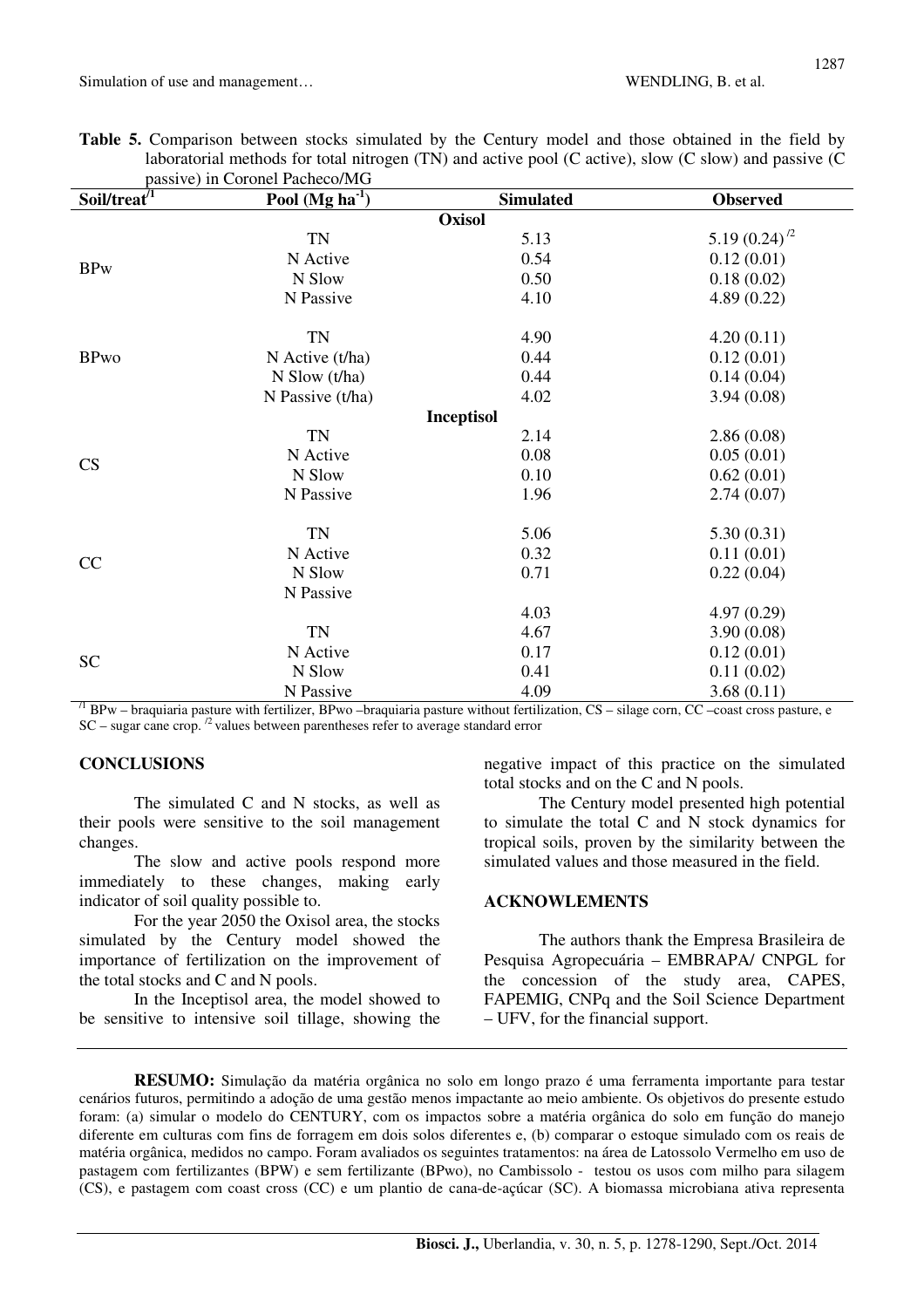compartimento de carbono e do nitrogênio, a fração leve livre de partículas representada o compartimento lento do carbono e de nitrogênio e os compartimentos passivos foram determinadas pela diferença do total menos o ativo e os compartimentos lentos (Passivo Total = - Ativo + Lento). O modelo Century demonstrou grande potencial para simular a dinâmica do C total e estoques de N para solos tropicais, o que foi comprovado por semelhança entre os valores simulados e medidos no campo.

**PALAVRAS-CHAVE**: Modelo de Century. Carbono. Nitrogênio. Solos tropicais.

# **REFERENCES**

AMADO, T. J. C., BAYER, C., ELTZ, F. L. F.; BRUM, A. C. R. Potencial de culturas de cobertura em acumular carbono e nitrogênio no solo no plantio direto e a melhoria da qualidade ambiental. **Revista Brasileira de Ciência do Solo**, Viçosa, v. 25, n. 1, p. 189-197, 2001.

BROOKES, P. C., LANDMAN, A., PRUDEN, G.; JENKINSON, D. S. Chloroform fumigation and the release of soil nitrogen: a rapid direct extraction method to measure soil microbial biomass nitrogen in soil. **Soil Biology Biochemistry,** Queensland, v. 17, n. 1, p. 837-842, 1985.

CAMBARDELLA, C. A.; ELLIOTT, E. T. Carbon and nitrogen dinamics of soil organic matter fractions from cultivated grassland soil. S**oil Science Society America Journal**, Madison, v. 1, n. 58, p. 123-130, 1994.

CERRI, C. E. P., COLEMAN, K., JENKINSON, D. S., BERNOUX, M., VICTORIA, R.; CERRI, C. C. Modeling soil carbon from forest and pasture ecosystems of Amazon, Brazil. **Soil Science Society of America**, Madison, v. 67, n. 1, p. 1879-1887, 2003.

DEBARBA, L., **Simulação pelo modelo century do impacto da agricultura sobre o estoque de Carbono orgânico em solos do Planalto Riograndense**. 2002. 172 f. Tese (Doutorado em Ciência do solo) - Programa de Pós-Graduação em Ciência do Solo, Universidade Federal do Rio Grande do Sul, Porto Alegre, 2002.

FERREIRA, A. S., CAMARGO, F. A. O.; VIDOR, C. Utilização de microondas na avaliação da biomassa microbiana do solo. **Revista Brasileira de Ciência do Solo**, Viçosa, v. 23, n. 1, p. 991-996, 1999.

FRANZLUEBBERS, A. J., HONS, F. M.; ZUBERER, D. A. Long-term changes en soil carbon and nitrogen pools in wheat management systems. **Soil Science Society of America**, Madison, v. 1, n. 1, p. 1639-1645, 1994.

ISLAM, K. R.; WEIL, R. R. Microwave irradiation of soil for routine measurement of microbial biomass carbon. **Biology and Fertility Soils**, Berlin, n. 27, n. 4, p. 408-416, 1998.

LEITE, L. F. C., MENDONÇA, E. D. S., MACHADO, P. L. O. D. A., FILHO, E. I. F.; NEVES, J. C. L. Simulating trends in soil organic carbon of an Acrisol under no-tillage and disc-plow systems using the Century model. **Geoderma**, Michigan, v. 1, n. 120, p. 283-295, 2004a.

LEITE, L. F. C., MENDONÇA, E. M., MACHADO, P. L. O. D. A., NEVES, J. C. L.; FERNANDES FILHO, E. I. Simulação pelo modelo Century da dinâmica da matéria orgânica de um Argissolo sob adubação mineral e orgânica. **Revista Brasileira de Ciência do Solo**, Viçosa, v. 28, n. 2, p. 347-358, 2004b.

LEITE, L. F. C.; MENDONÇA, E. S. Modelo century de dinâmica da matéria orgânica do solo: Equações e pressupostos. **Ciência Rural**, Santa Maria, v. 1, n. 33, p. 679-686, 2003.

LIANG, B. C., GREGORICH, E. G.; MACKENZIE, A. F. Modeling of organic and inorganic amendments on organic matter in Quebec soil. **Soil Science**, Baltimore, v. 161, n. 1, p. 109-114, 1996.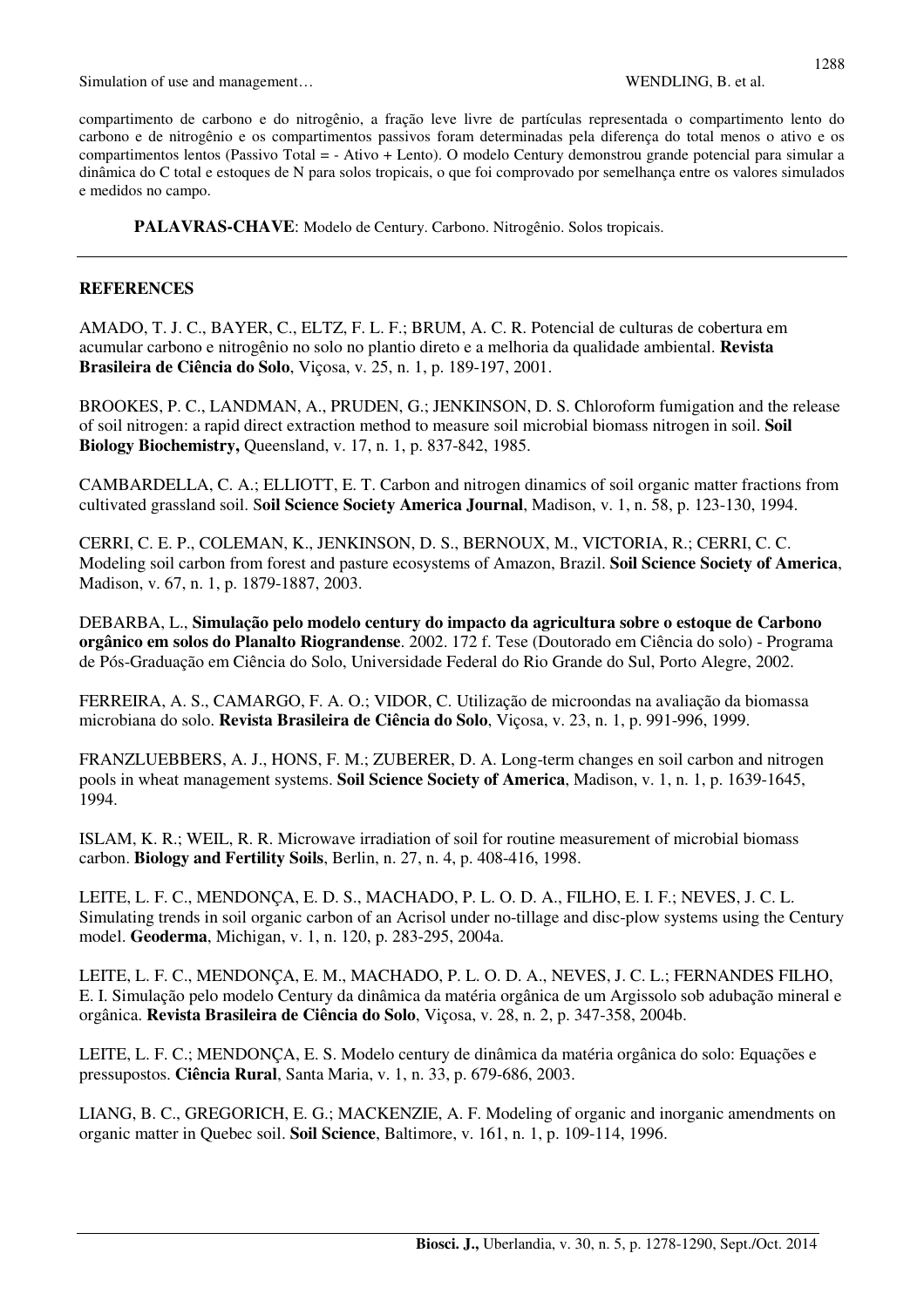MIKHAILOVA, E. A., BRYANT, R. B., DEGLORIA, S. D., POST, C. J.; VASSENEV, I. I. Modeling soil organic matter dynamics after conversion of native grassland to long-term continuous fallow using the CENTURY model. **Ecological Modelling,** Amsterdam, v. 132, n. 1, p. 247-257, 2000.

MOLINA, J. A. E.; SMITH, P. Modeling carbon and nitrogen processes in soil. **Advances in Agronomy**, San Diego, v. 62, n. 1, p. 253-298, 1998.

MOTAVALLI, P. P., PALM, P. C. A., PARTON, W. J., ELLIOT, E. T.; FREYS, S. D. Comparasion of laboratory and modeling simulations methods for estimating soil carbon pools in tropical forest soils**. Soil Biology & Biochemistry**, Queensland, v. 1, n. 26, p. 935-944, 1994.

PARTON, W. J., SCHIMEL, D. S., COLE, C. V.; OJIMA, D. S. Analisys of factors controlling soil organic matter levels in great plais grasslands. **Soil Science Society of America**, Madison, v. 51, n. 1, p. 1173-1179, 1987.

PARTON, W. J., STEWART, J. W. B.; COLE, C. V. Dinamics of C, N, P and S in grasslland soils: a model. **Biogeochemistery,** Dordrecht, v. 1, n. 5, p. 109-131, 1988.

REEVES, D. W. The role of soil organic matter in maintaining soil quality in continuous cropping systems. **Soil & Tillage Research**, Amsterdam, v. 1, n. 43, p. 131-167, 1997.

SÁ, J. C. M., CERRI, C. C., DICK, W. A., LAL, R., VENZKE FILHO, S. P., PICCOLO, M. C.; FEIGL, B. E. Soil microbial biomass and organic components affected by no-tillage chronosequence in a Brazilian Oxisol. **Soil Biology and Biochemistry**, Queensland, v. 1, n. 1. 2002.

SHAFFER, M. J.; HANSEN, S. Introduction to simulation of carbon and nitrogen dynamics in soils. In: SHAAFFE, M. J.; HANSEN, S. (Editors), **Modeling carbon and nitrogen dynamics for soil management**. Lewis Publishers, Boca Raton, 2001. p. 11-26.

SILVA, I.; MENDONCA, E. S. Matéria Orgânica do Solo. In NOVAIS, R. F. et al., **Fertilidade do Solo.**  Sociedade Brasileira de Ciência do Solo. Viçosa, 2007, p.1017.

SILVEIRA, A. M., VICTORIA, R. L., BALLESTER, M. V., CAMARGO, P. B., MARTINELLI, L. A.; PICCOLO, M. D. C. Simulação dos efeitos das mudanças do uso da terra na dinâmica de carbono no solo na bacia do rio Piracicaba. **Pesquisa agropecuária brasileira**, Brasilia, v. 1, n. 35, p. 389-399, 2000.

SIX, J., CONANT, R. T., PAUL, E. A.; PAUSTIAN, K. Stabilization mechanisms of soil organic matter: Implications for C-saturation of soils. **Plant and Soil**, Pretoria, v. 241, n. 1, p. 155-176, 2002.

SMITH, P., SMITH, J. U., POWLSON, D. S., MCGILL, W. B., ARAH, J. R. M., CHERTOV, O. G., COLEMAN, K., FRANKO, U., FROLKING, S., JENKINSON, D. S., JENSEN, L. S., KELLY, R. H., KLEIN-GUNNEWIEK, H., KOMAROV, A. S., LI, C., MOLINA, J. A. E., MUELLER, T., PARTON, W. J., THORNLEY, J. H. M.; WHITMORE, A. P. A comparison of the performance of nine soil organic matter models using datasets from seven long-term experiments. **Geoderma**, Michigan, v. 1, n. 81, p. 153-225, 1997.

SOIL SURVEY STAFF. **Keys to Soil Taxonomy**, 11th Ed. Washingthon, D.C, USDA-Natural Resources Conservation Service, 2010

SPARLING, G. P.; WEST, A. W. A direct extration method to estimate soil microbial C: Calibration in situ using microbial and <sup>14</sup>C labelled cells. **Soil Biology & Biochemistry**, Queensland, v. 20, n. 3, p. 337-343, 1988.

STEVENSON, F. J., **Humus chemistry: genesis, composition, reactions**. 2ª Ed., Canadá, 1994. 496p.